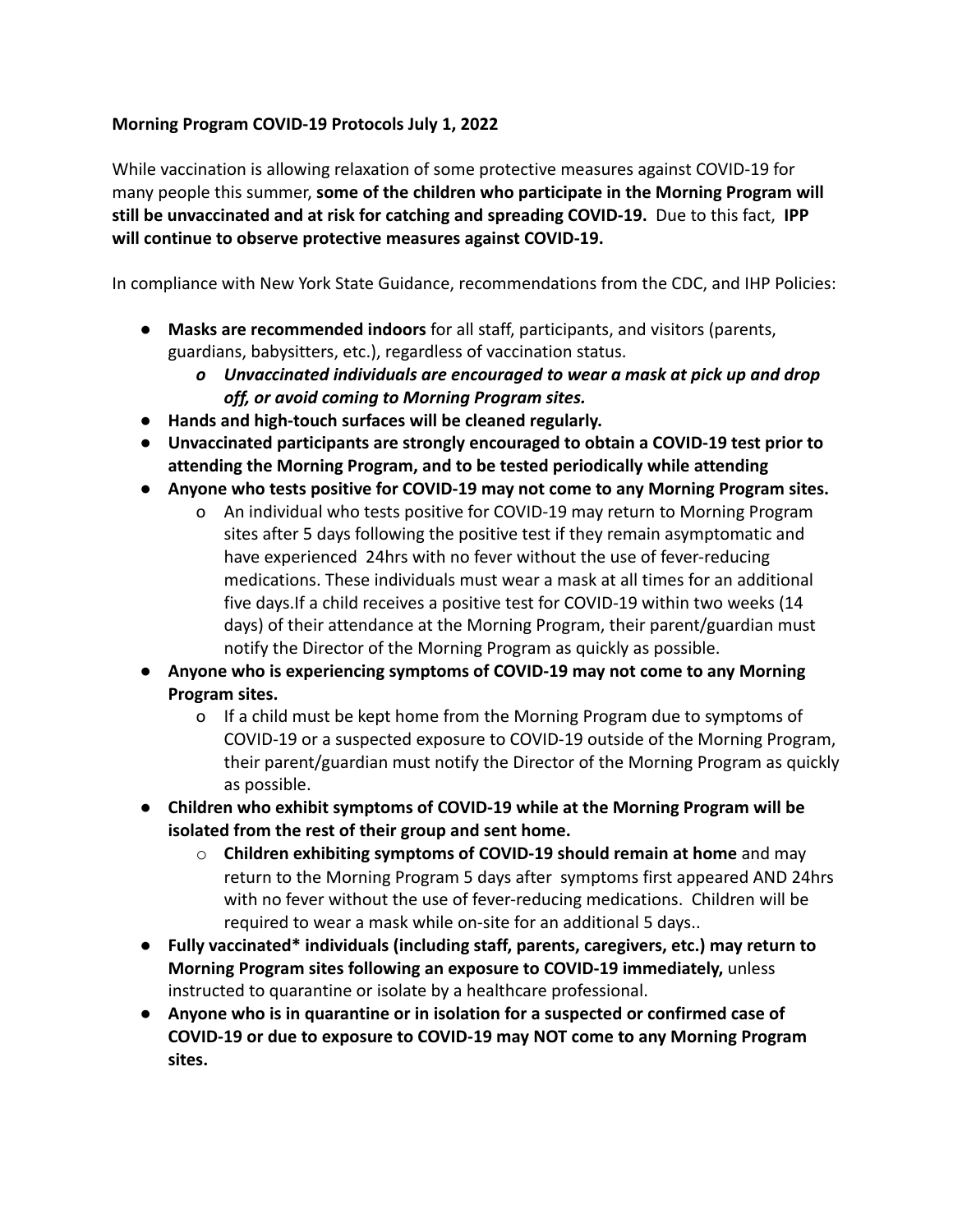## **Refunds**:

- If your child tests positive for COVID-19, or if your child's session is canceled due to COVID-19, you may request a refund of your paid tuition for the impacted session(s), or you may donate these funds to IPP to help cover program costs. Partial weeks will be prorated for the days missed. Refund requests may be refused by IPP in certain circumstances, such as if the child/family is found to be in violation of the IPP COVID-19 Policy or Protocols. Requests should be made to *[ippreg@gmail.com](mailto:ippreg@gmail.com)* within 1 week of the end date of the canceled session.
- If your child is quarantined due to exposure outside of the Morning Program and is unable to attend the morning program, you may request a refund (by emailing ippreg@gmail.com) for the impacted session(s) in line with the below schedule:
	- o >1 week before the start of the session: 75% of the amount you paid for the session.
	- o Within a week of the start of the session: 50% of the amount you paid for the session.
	- o After the session has started: nothing.

## **Counselor Policies:**

- Counselors will inform the Directors of their vaccination status. Unvaccinated counselors are encouraged to test regularly during the program.
- If a counselor is quarantined due to exposure to COVID-19 outside of the Morning Program and unable to come to work, they will not be paid for time missed.
	- o Fully vaccinated\* Counselors who are exposed to COVID-19 or identified as a close contact of an individual with suspected or confirmed COVID-19 do not need to quarantine or stay home from work unless directed to do so by a healthcare professional.
- Counselors who develop symptoms of COVID-19 must not report to work and must notify the Director of the Morning Program as quickly as possible.
	- o Counselors who show symptoms of COVID-19 should isolate and get tested.
	- o Counselors who test positive for COVID-19 must not come to work and must notify the Director of the Morning Program as quickly as possible. They may return to the Morning Program 5 days after symptoms first appeared AND 24hrs with no fever without the use of fever-reducing medications. Counselors will be required to wear a mask while on-site for an additional 5 days..
- If part of the program is closed due to COVID-19, but the counselor can still work, they will be reassigned to another area.
- If the whole program is closed due to COVID-19, counselors will be paid half of their wage for up to three days per week that they would have worked.

Any necessary changes to these policies will be published on islandpeoplesproject.com and clearly communicated to families and participants prior to their enforcement.